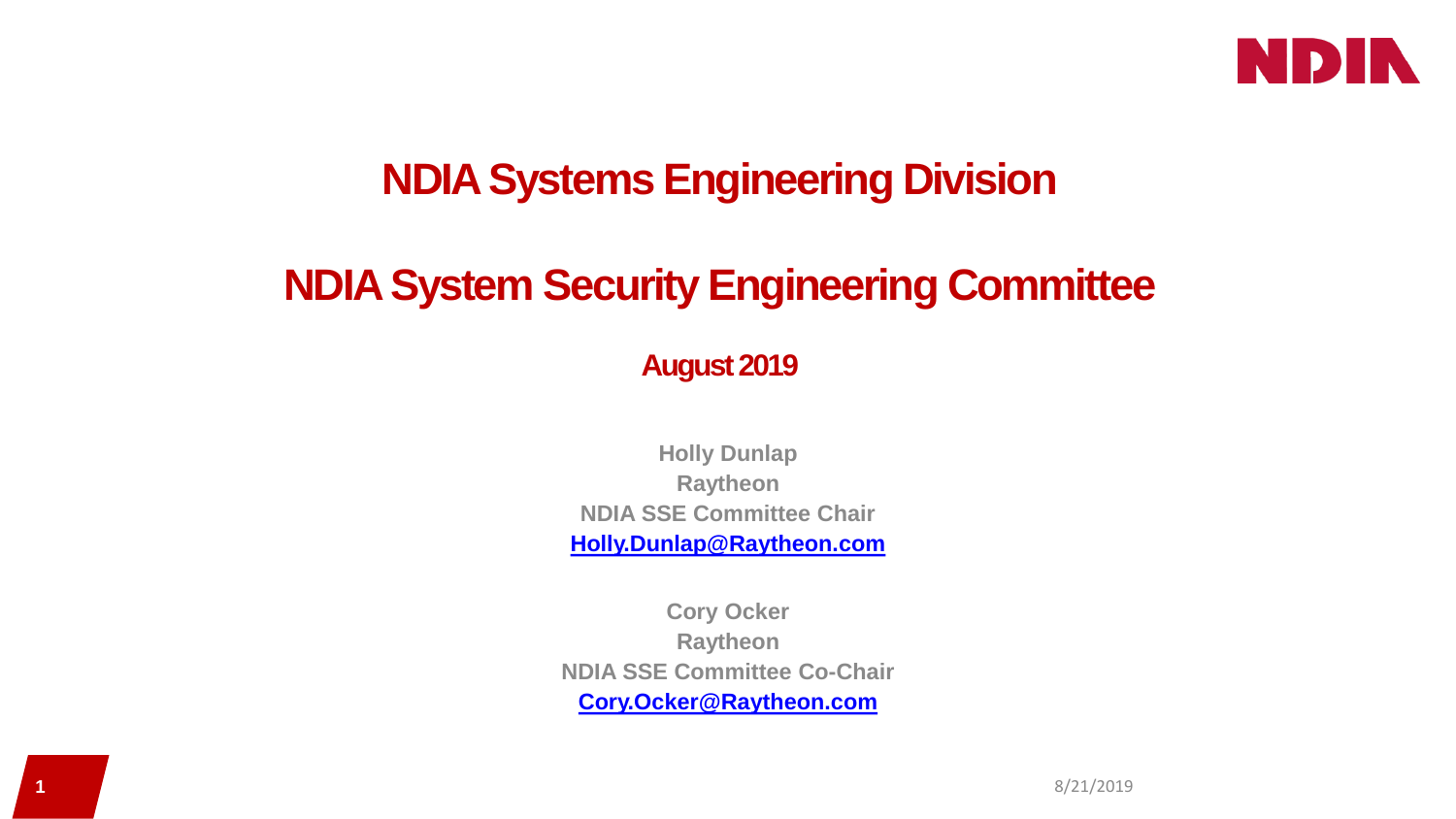



- **Summary of the Committee Status & Accomplishments June – August**
- **Highlight Key Projects & Engagements**
- **Review Agenda for August SSE Committee Meeting**
- **IEEE NDIA INCOSE System Security Symposium 2020 Status Update**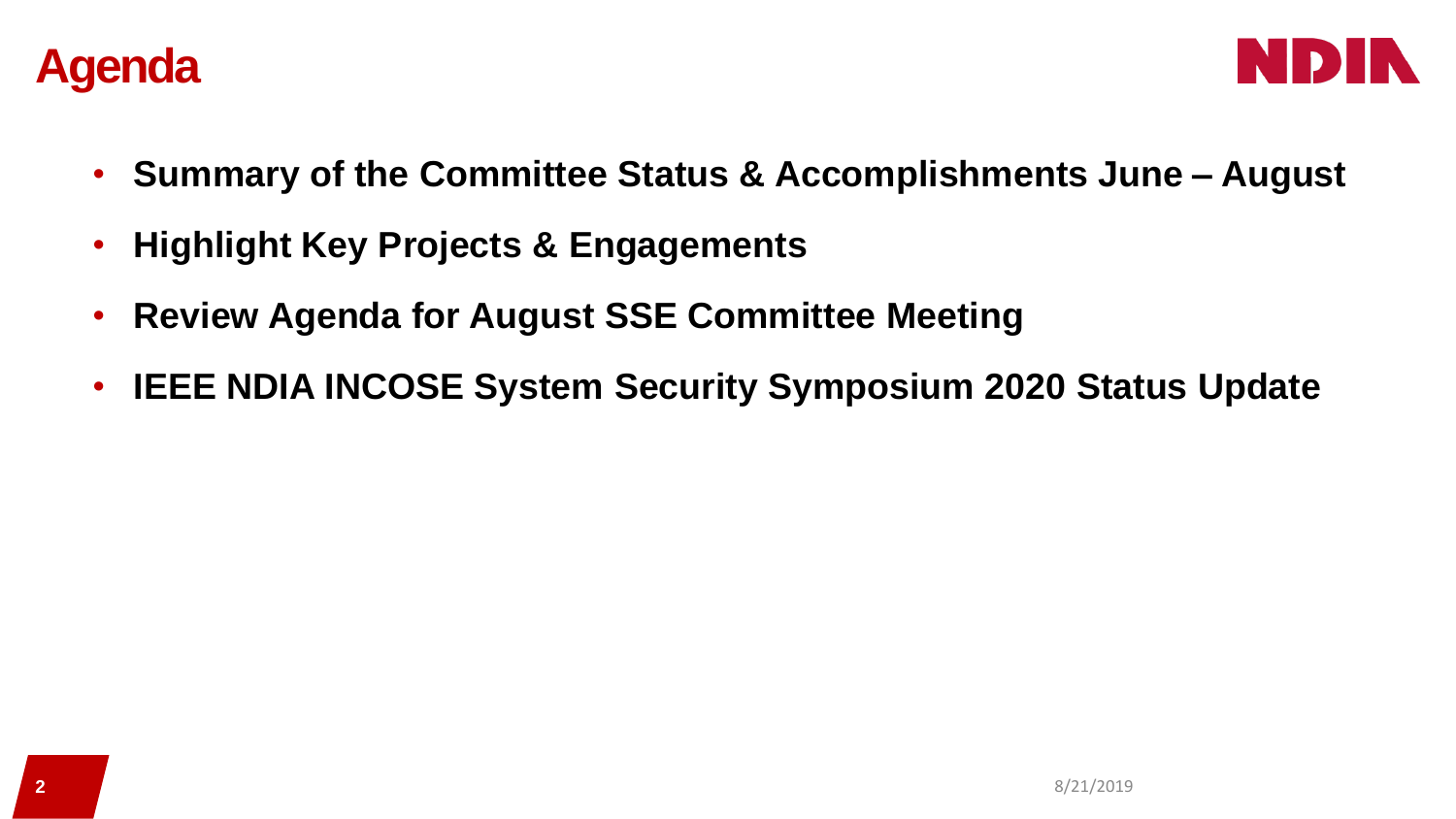# **SSE Committee April – June Summary**



## • **OSD Cyber Resilient Weapon System (CRWS) Work Shop, Aug 6-8**

- Objective: Identify, describe, and provide rationale for data items to provide confidence about the cyber-security, cyber survivability, and cyber resilience of weapons systems, with focus on
	- Derivation of security requirements
	- System design
	- Systems analysis
- **Supported Industry Security Focused Review of Draft OUSD A&S Software Acquisition Pathway Policy and Guidance**
- **Critical Program Information (CPI) Assessment & Identification Guide Workshop 6/5/2019**
	- Comments from workshop incorporated into CPI Assessment and Identification Guide (CAIG) and sent out to attendees for program use

## • **AF SSE Acquisition Guidance v 1.4**

– USAF provided updated policy as well as comment adjudication matrix for committee review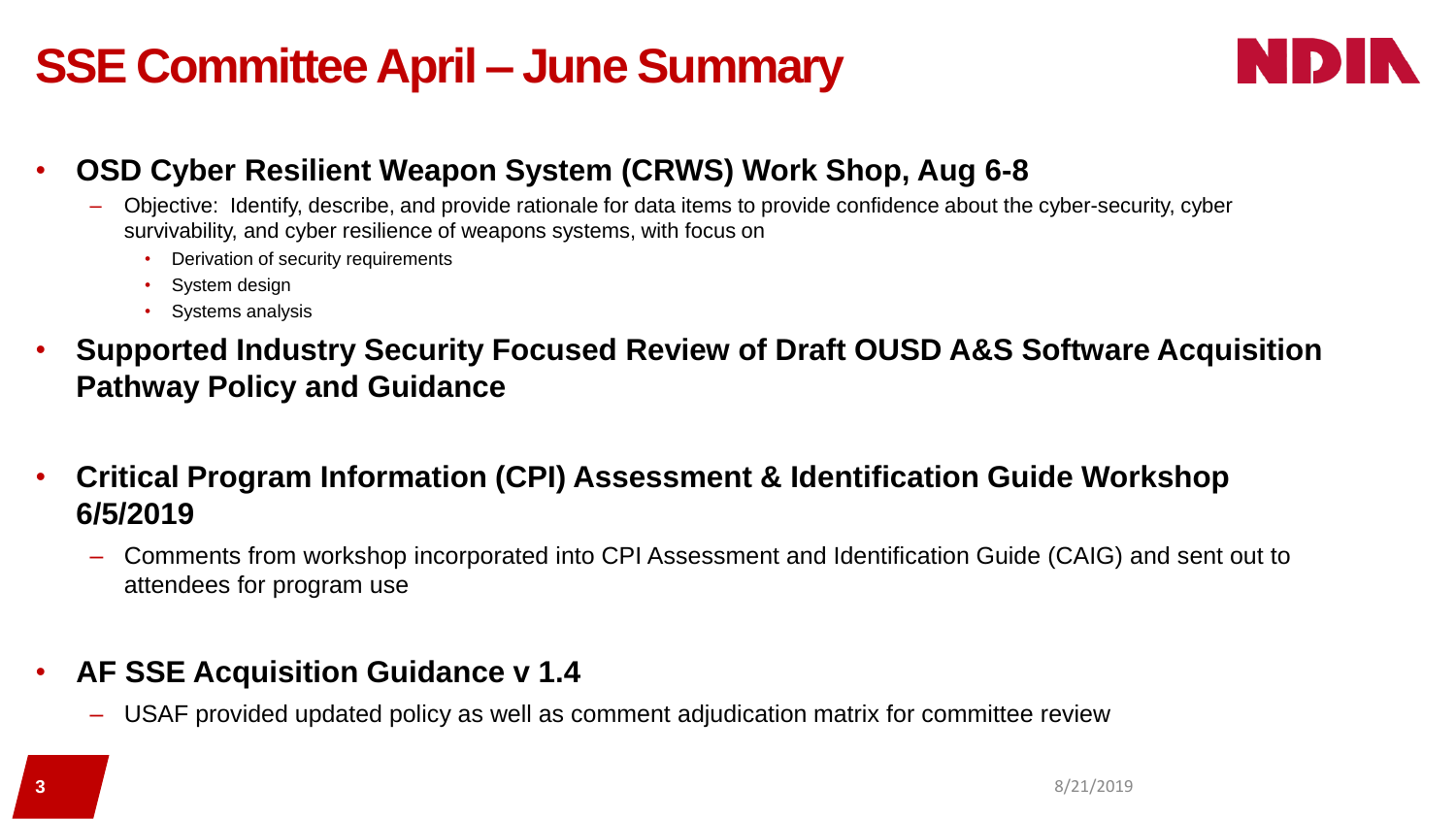# **OUSD A&S SW Acquisition Pathway – Key Security Concerns**

- The new process needs to be integrated into the Systems Engineering process. A new model describing this integration and how it ties to 5000.02 would be valuable.
- The document does not adequately address architecture and specifically security within the architecture.
- Security is framed in a way of compliance; to reach Approval to Operate is not to reach a secure system.
- As many of our products are systems of systems, a holistic appreciation of all security specializations (Cyber, IA, AT, SSE, SwA, SCRM) is necessary; Compliance to RMF Controls only buys a minimum level of assurance and doesn't adequately cover the security specialties in an integrated risk managed trade space.
- The focus on DevSecOps will contribute significantly to the concept of continuous ATO, but the document omits the need for Application level cybersecurity.
- Importance of MVCR security requires elevation, fielding a 'minimum' introduces environmental, intended use, and configuration control concerns. A greater definition of a sustainment support community is necessary.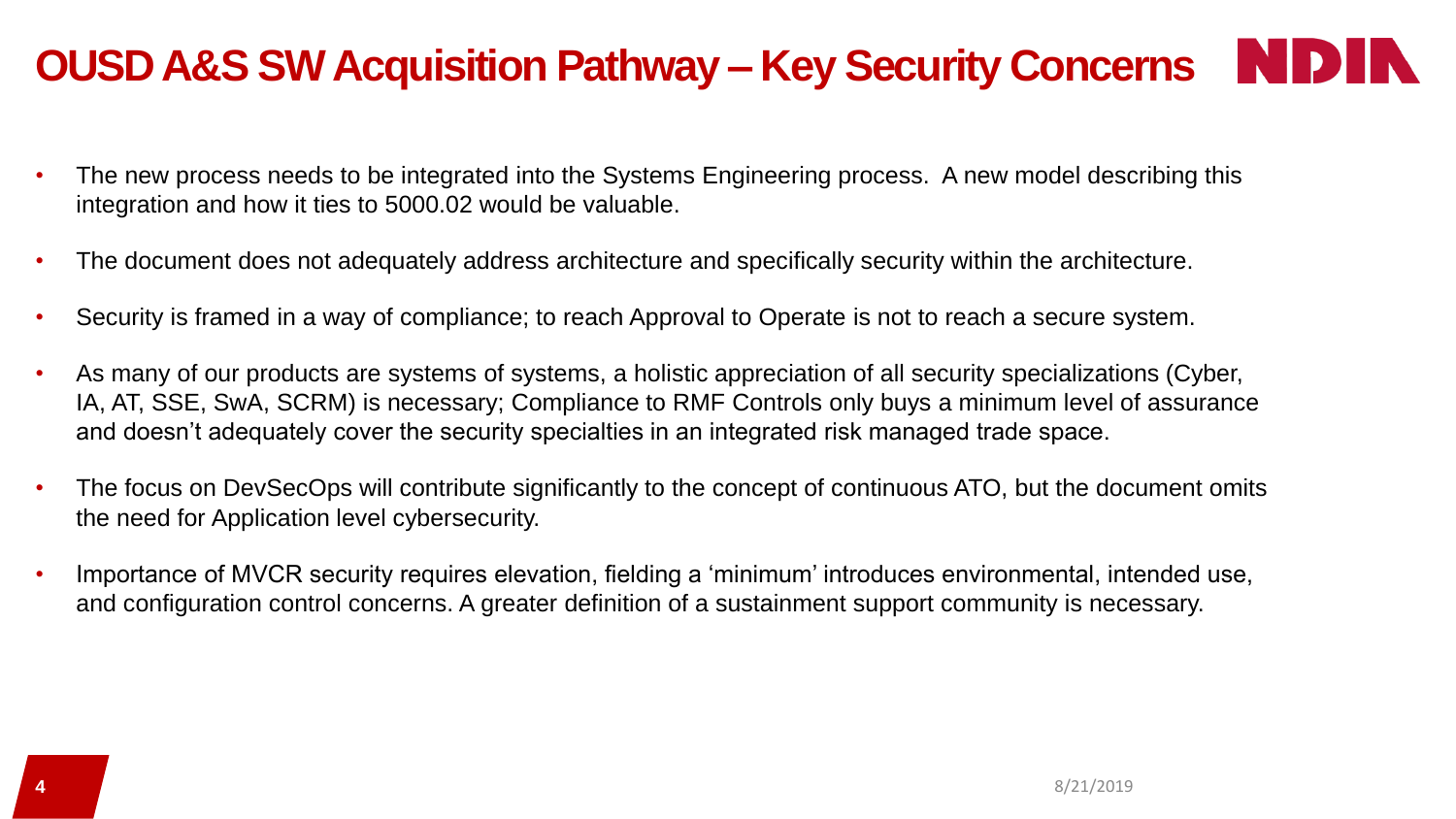# **OUSD A&S SW Acquisition Pathway – Key Security Concerns**

- The push to 'leverage enterprise services' and the level of interaction with the test strategy seems to ignore embedded systems.
- With the shift from monolithic requirements to more agile methodology, cost estimation will be a problem. The top recommendation cited to improve cost estimates is to "define the team size and makeup", which is great for defining how much will be spent but a poor way to determine how much the work should cost. This also assumes a dedicated workforce with the right skills are available. This may work for top priority programs but will be challenging to scale to all programs with the gap in talent.
- While the idea of user testing of an MVP allows for flexibility in terms of capability and design, security is best designed into the architecture from the onset, major revisions may lead to vulnerabilities.
- The flexibility of CNS/UA/MVP is an exciting prospect, but firm high-level requirements are necessary to drive core architecture.
- Lessons learned include the short story incremental development and review cycles are good but the traditional major reviews are still needed to ensure the big picture isn't lost while focusing on detailed iterative developments.
- Security and software assurance within the supply chain is currently a gap and needs to be addressed. The SCRM discussion focusses on the OS. There's lots of COTS/FOSS components in the platform and infrastructure to track, as well as the tools in the pipeline.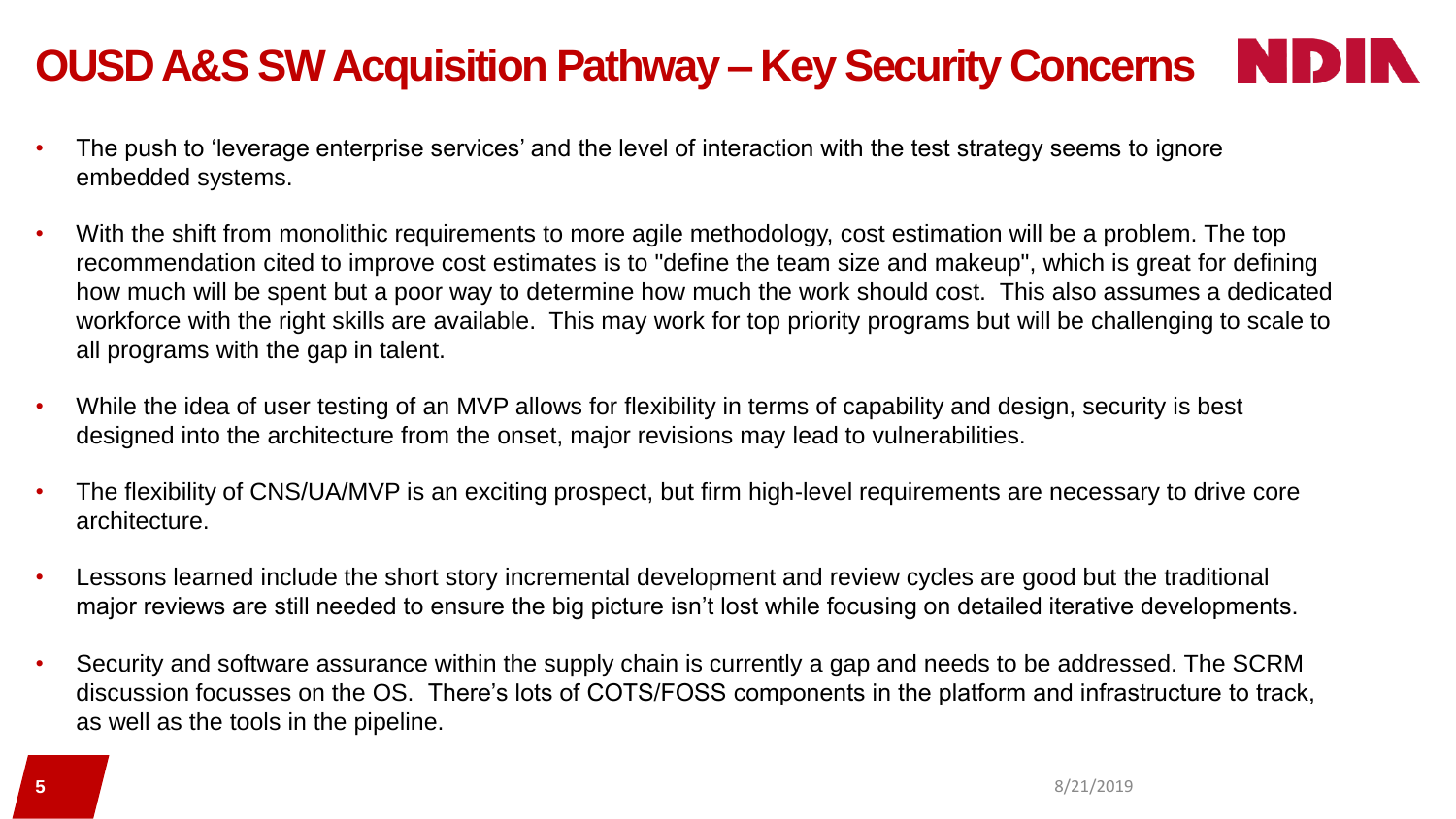# **NDIA SSE Committee Participation in the OUSD A&S SW Acquisition Policy and Pathway Review**



Chair: Holly Dunlap, Raytheon

Co-chair: Cory Ocker, Raytheon

#### **Attendees:**

| Gerry Ourada LMC         |
|--------------------------|
| Kenneth Nidiffer – SEI   |
| Brian Cohen - IDA        |
| Charles Miller - RTN     |
| Nick Shouse - USAF CROWS |
| Tom Hurt – OSD           |
| Holly Dunlap - RTN       |
| Colton Sundstrom - RTN   |

Michael O'Grady - NGC Jennifer Barzeele - RTN Goeff Draper - L3 Fred Jones - RTN Rhonda Henning - L3 Teresa Moyer - AF TSN Cory Ocker - RTN

#### Didn't participate in the meeting, but provided comments:

John Catrone - RTN Peter Francis - RTN Rick LaRowe - RTN Preston Frazier - NGC Carol Woody - SEI Richard Massey - Boeing

#### **Comment Resolution Matrix Received:**

SEI **RTN** Northrup Boeing Harris / L3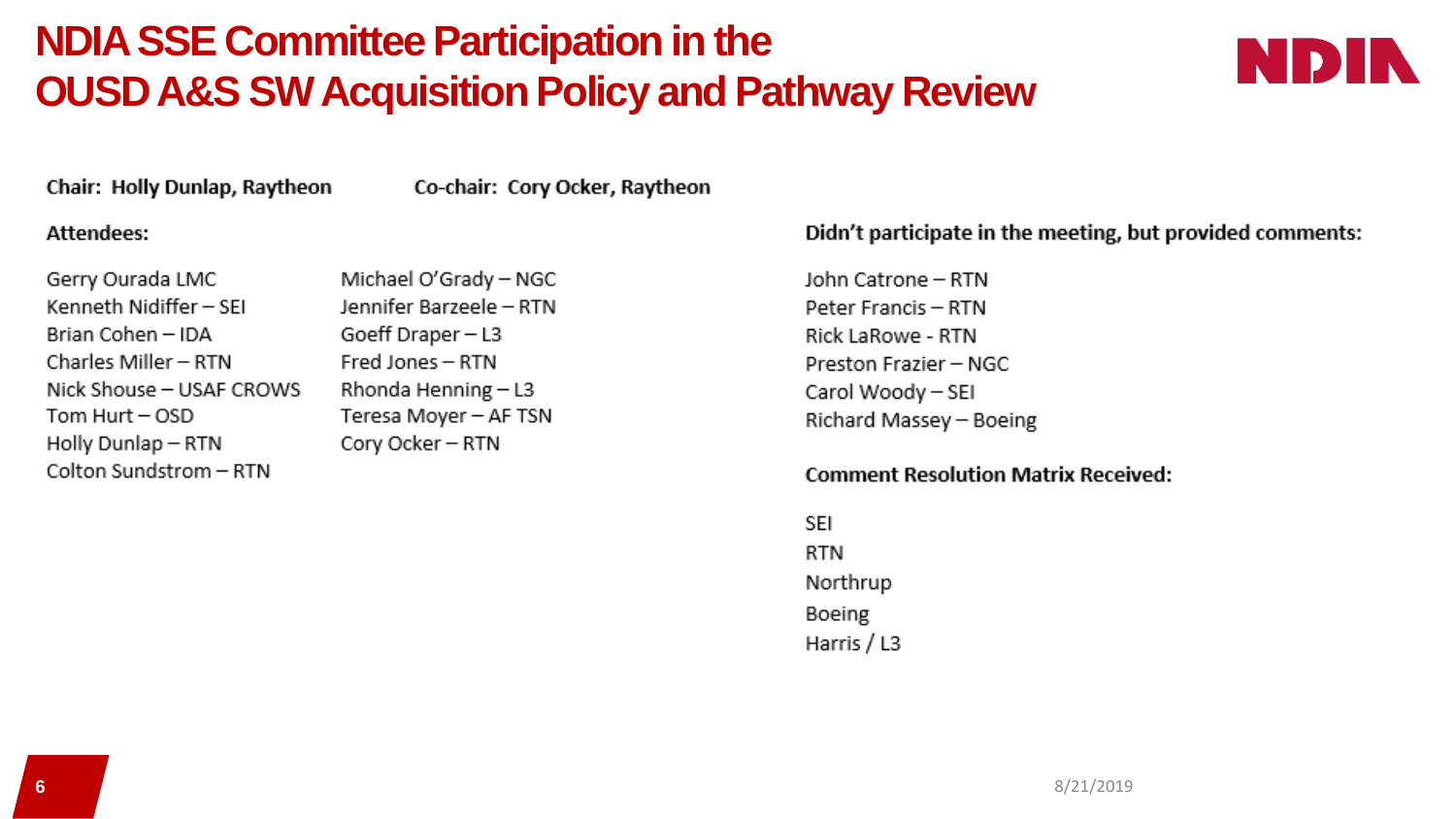# **System Security Engineering Committee Meeting Agenda**



8/22/2019 2:00 PM –5:00 PM EST, Location: Telecon Only Call in information: (877)336-1275 Access Code: 3019886

### **Agenda:**

- **Welcome and Committee Update – Holly Dunlap**
- **OSD Overview – Melinda Reed**
- **Draft Software Acquisition Pathway policy and Business Decision Guidance Update - TBD**
- **Navy Cybersafe - CDR Salvia, NAVAIR 4.0**
- **USAF Acquisition Guide Update – USAF CROWS Representative**
- **CRWS Outbrief - Michael McEviley, MITRE**
- **System Security Symposium 2020**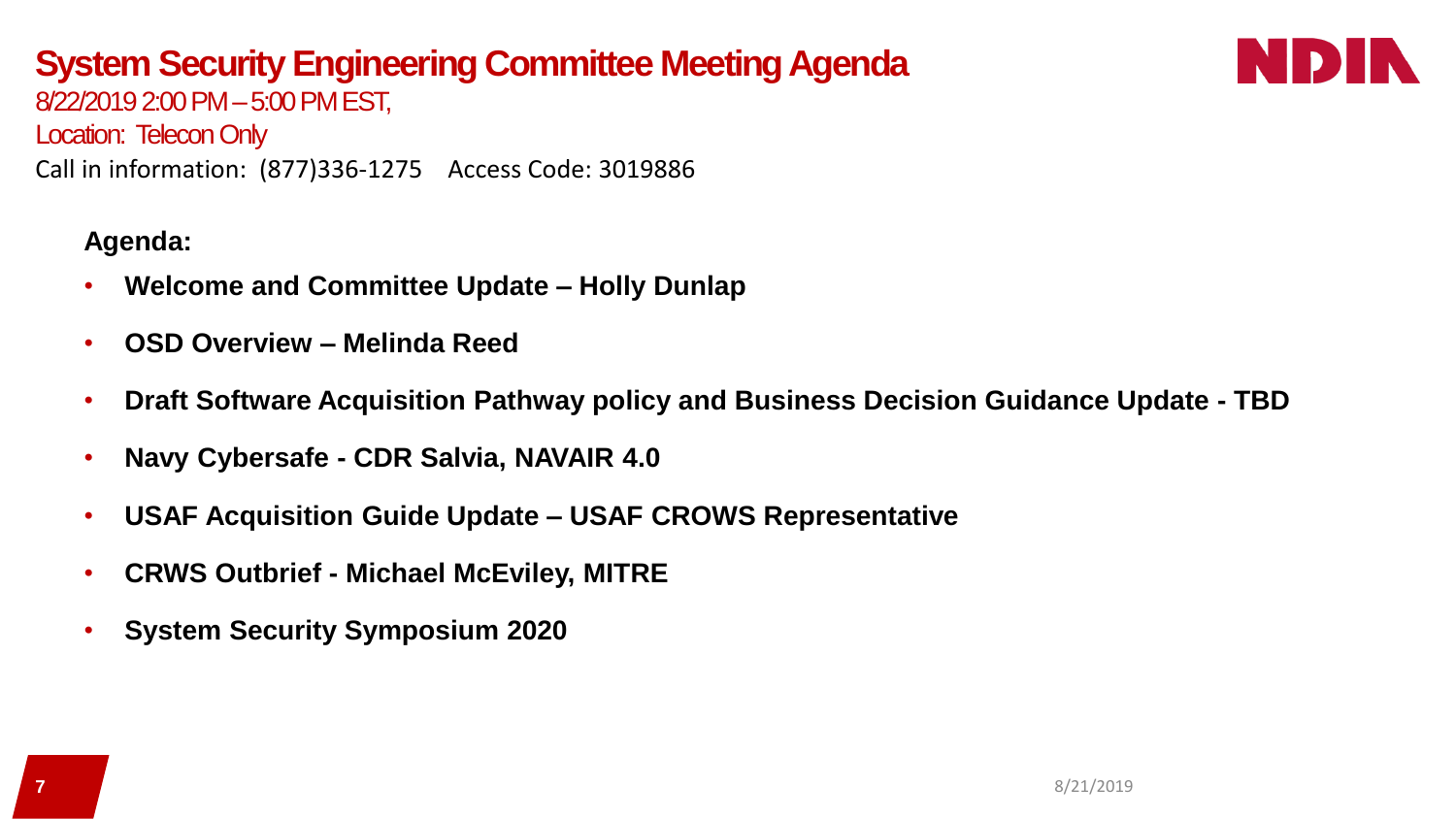# **IEEE NDIA INCOSE System Security Symposium April 6-9, 2020**





The IEEE-INCOSE-NDIA Systems Security Symposium seeks research papers and application studies that focus on the development of secure, safe, and resilient systems. This symposium attempts to address the convergence of cybersecurity, safety, and engineering with interest in the effective application of security principles, methods, and tools to complex systems such as cyber-physical systems, autonomous systems, transportation vehicles, medical devices, large IoT systems, and other systems of interest. Preference will be given to papers and case studies that bridge theory to practice.

#### **SUBMISSION DETAILS**

#### **Theory & Methods**

Papers or Extended Abstracts addressing novel ideas, theoretical issues, technology, methodology, or detailed studies. These academic-oriented papers will be peer reviewed and prioritized according to their contribution.

#### **Cases & Practical Experiences**

Papers presenting practical ideas, lessons learned, and real-world achievements. Papers are reviewed for relevance but not necessarily academic contribution.

Papers and extended abstracts of both categories will be peer reviewed. Papers will be published in the proceedings with an 8-page maximum. Extended abstracts (typically 3-5 pages) will not be published, but will be available to the conference attendees. Student papers are encouraged in both categories.

All submission details are available on the IEEE-INCOSE-NDIA SSS 2020 Submission Portal at

https://2020.ieeesystemssecuritysymposium.org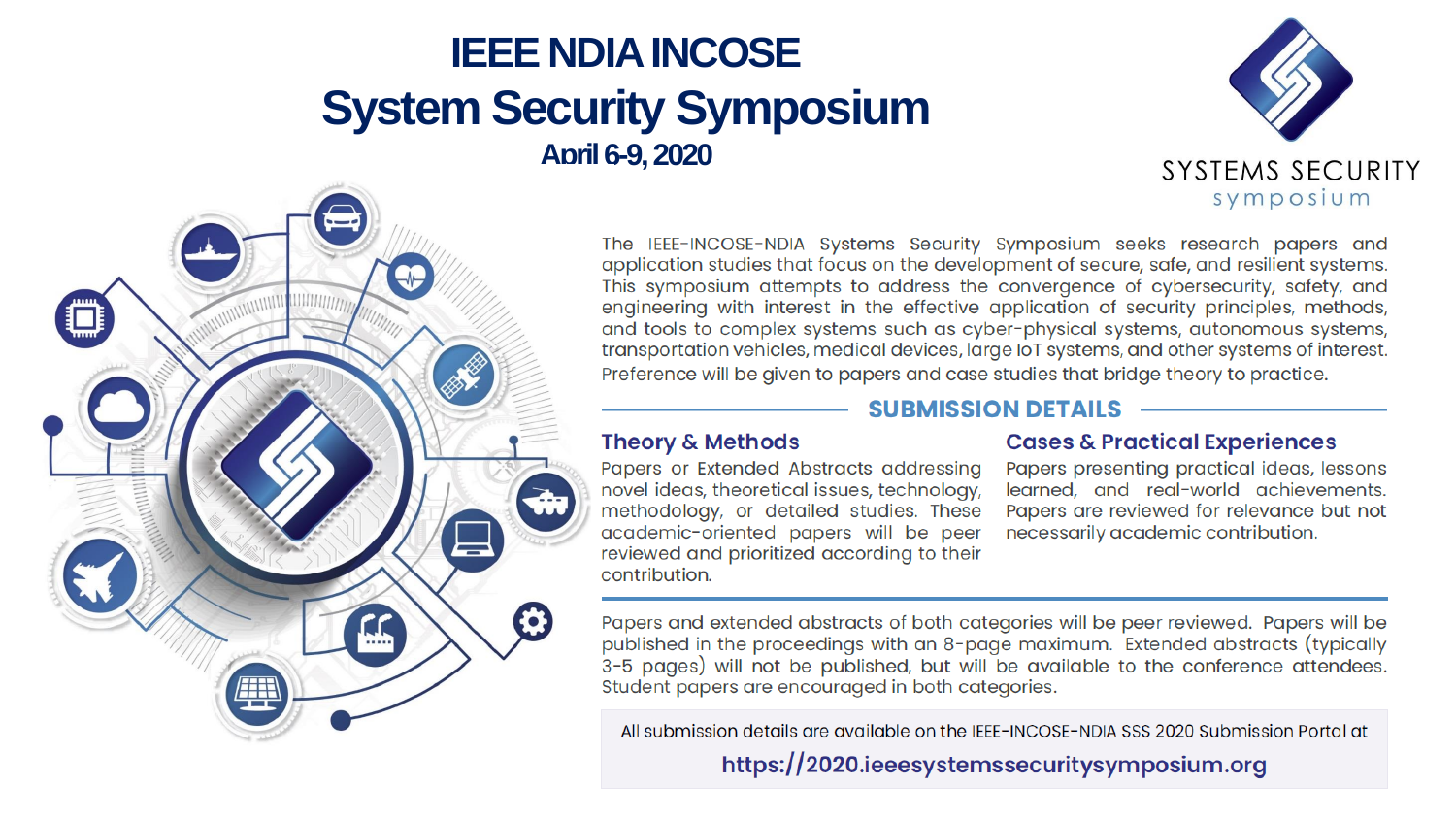

# **IEEE NDIA INCOSE System Security Symposium April 6-9, 2020**

http://www.ieeesystemssecuritysymposium.org

### **Key Dates**

**Special Sessions & Tutorial** 

**Proposals Deadline** 

前 Wed, Jul 31st, 2019

**菌 Fri, Aug 30th, 2019** 

**Initial Deadline** 

**Acceptance Notification & Feedback to Authors** 

前 Thu. Oct 31st. 2019

**Final Draft Paper Deadline 益** Wed, Jan 15th, 2020

## **Systems Security Symposium 2020 Topics**

- > Systems Security Work Focused on Advancements in Theory, Practice, and Education
- > Engineering of Safe, Secure, and Resilient Systems
- > Examples of Mission/Systems Assurance and Assurance Cases
- > Model Based Engineering focused on Security, Safety, Trust, Resiliency
- > Affordable and Scalable Approaches to Hardware, Software, Firmware Assurance
- > Novel Architecture Design and Analysis Examples or Trade-Space Studies
- > Trust of Complex Systems with Emphasis on Cyber-Physical Systems
- > Security considerations for machine learning / artificial intelligence
- > Large-Scale DevSecOps and Agile Approaches for System Development
- > System Security Design Considerations for Cloud Environments
- > Verification, Validation, and Evidences for Secure System Development
- > Extensions of Formal Methods to System-Level Evaluation
- > Cybersecurity in Manufacturing and Supply Chains
- > Case studies to include automotive, transportation, space, and others
- > Cyber-Physical System Event Detection, Investigation, Forensics, and **Malware Analysis**
- > Tailored Risk Management Approaches for Large Complex Systems
- > Attack/Defense Modeling, Simulation, and Characterization
- > Techniques for Cyber Risk Buy Down in Legacy Systems, Infrastructure, and Enterprises
- > Policy, Ethical, Legal, Privacy, Economic, and Social Issues